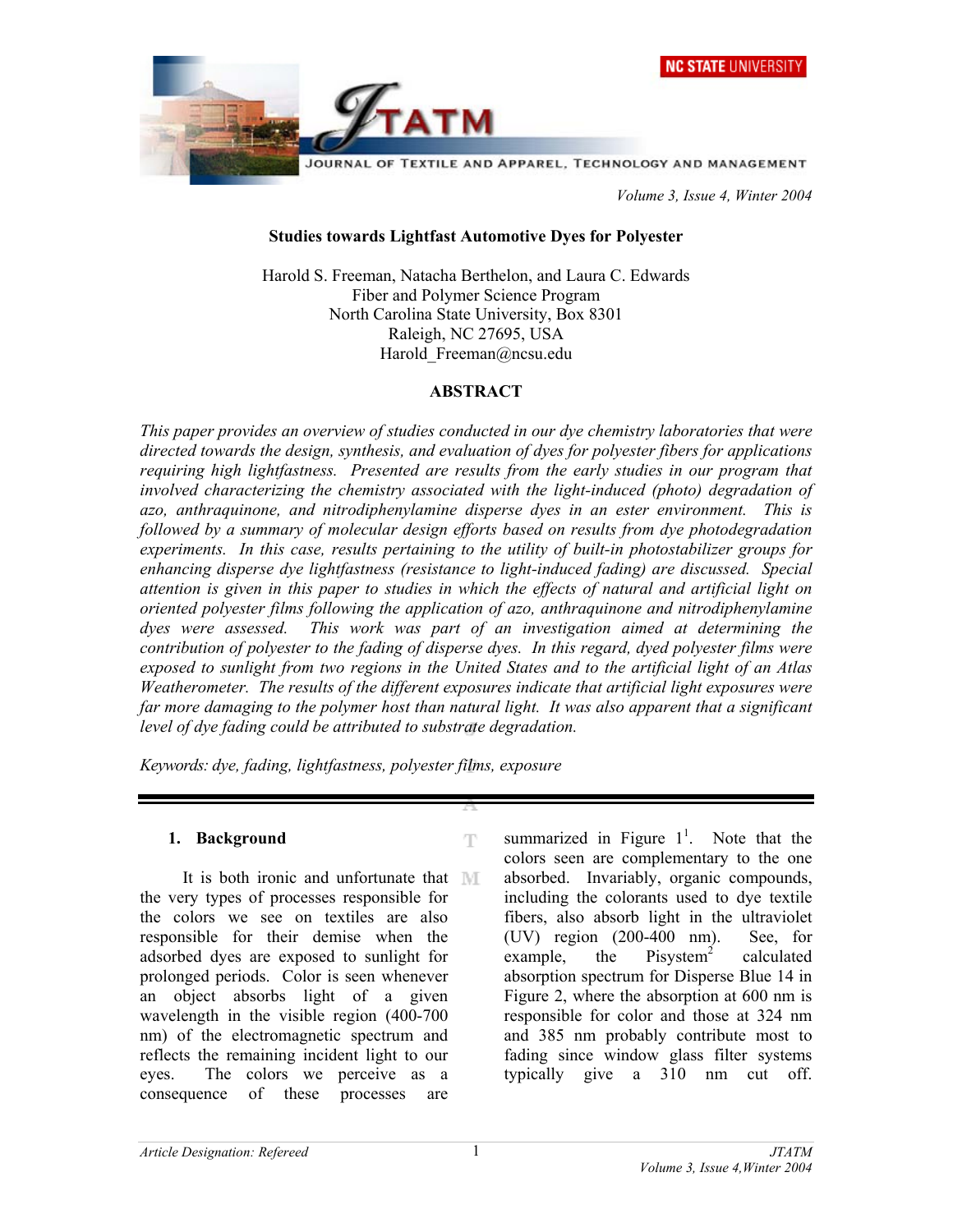| <b>Wavelength Absorbed (nm</b> | <b>Color Absorbed</b> | <b>Color Seen</b> |
|--------------------------------|-----------------------|-------------------|
| $400 - 435$                    | Violet                | Yellow-Green      |
| $435 - 480$                    | Blue                  | Yellow            |
| $480 - 490$                    | Green-Blue            | Orange            |
| $490 - 500$                    | Blue-Green            | Red               |
| $500 - 560$                    | Green                 | Purple            |
| $560 - 580$                    | Yellow-Green          | Violet            |
| $580 - 595$                    | Yellow                | Blue              |
| $595 - 605$                    | Orange                | Green-Blue        |
| $605 - 700$                    | Red                   | Blue-Green        |

Figure 1. Colors perceived following visible light absorption.



Figure 2. Calculated absorption spectrum for Disperse Blue 14.

M

Just as the absorption of UV light by our skin is harmful to the cells comprising human tissue, the absorption of this type light by organic dyes can modify the molecular structure of dyes to cause color changes/fading. Interestingly, the same types of compounds used to protect our skin against UV damage can be used to control the dye fading process.

 It has long been known that the fading of dyes on a polymer substrate is influenced by:

- the structure of the dye
- the structure of the substrate
- the presence of moisture and atmospheric contaminants
- temperature
- the properties of the light source
- the physical state of the adsorbed dye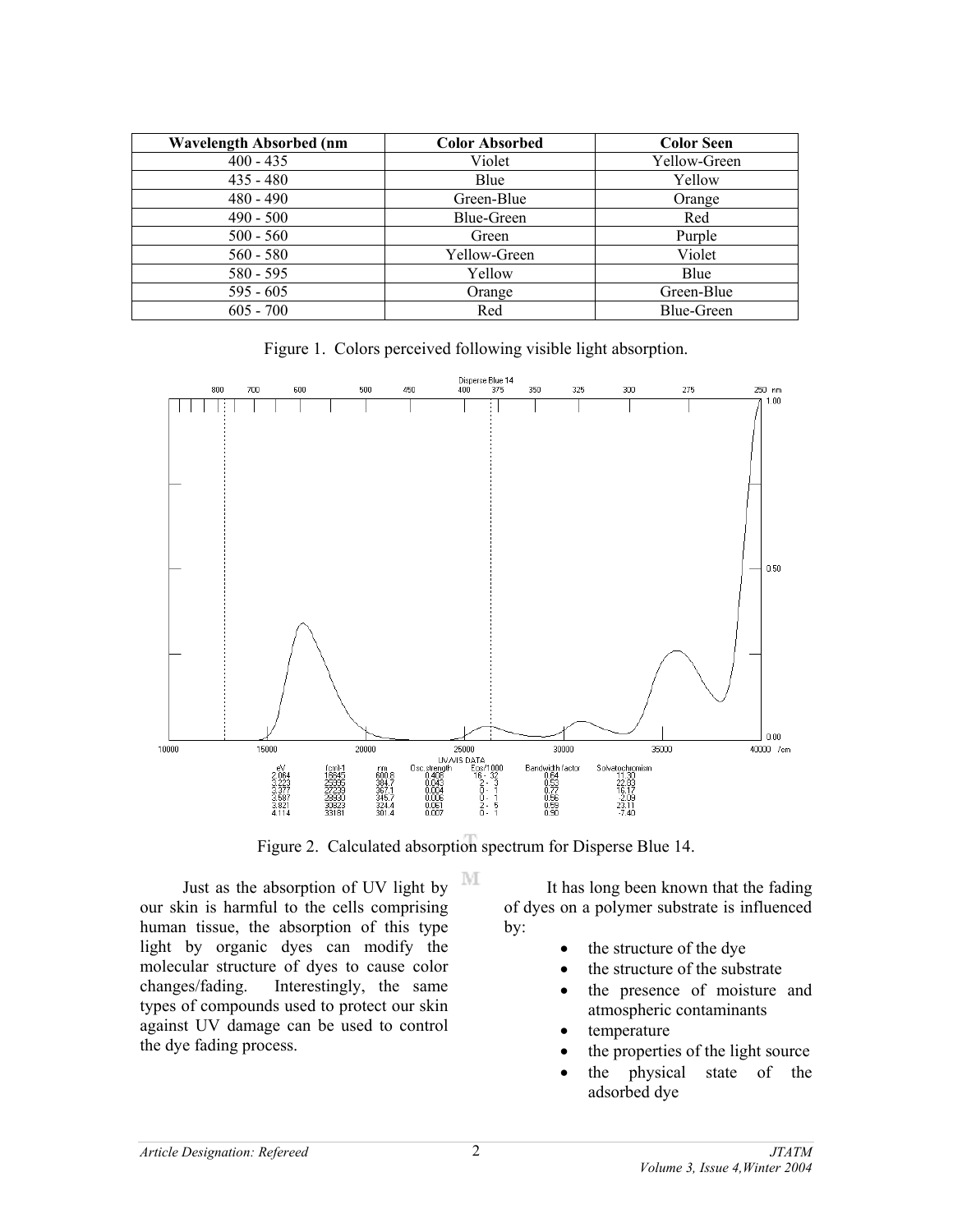It is also clear that studies in this area have focused primarily on the relationships between dye structure and lightfastness and the molecular transformations that take place when dyes undergo fading. The majority of these studies were conducted by using solvents as models for textile substrates, and in this regard, ethyl acetate, dimethyl formamide, and methanol have been used as models for polyester, polyamide, and cellulosic substrates, respectively. The details of such studies have been reviewed<sup>3</sup>, and a somewhat older reference summarizes studies involving polymeric media<sup>4</sup>. In a more recent review paper, the photochemistry of disperse dyes has been summarized<sup>5</sup>. This is important in the present context, as disperse dyes are the only dyes suitable for dyeing polyester fibers.

 With regard to the influence of disperse dye structure on lightfastness, results of studies have shown that anthraquinone dyes are generally more lightfast than their azo counterparts. This is especially true for red and blue anthraquinone dyes that have an –OH (hydroxyl) group in one or more of the αpositions of the anthraquinone ring system, examples of which are Disperse Red 60 and Blue 27 (Figure 3). The lightfastness of these dyes arises from their ability to undergo intra-molecular proton transfer from the  $-OH$  group to the adjacent  $C=O$ (carbonyl) group following light absorption in the UV region. This is an *internal conversion* process, as the absorbed UV light energy is dissipated as harmless heat.



Figure 3. Structures of two lightfast anthraquinone disperse dyes for polyester: Disperse Red 60 (left) and Disperse Blue 27 (right).

T

The small number of lightfast azo disperse dyes include Disperse Red 167:1 (Figure 4), which takes advantage of  $\blacksquare$ intramolecular hydrogen bonding (Hbonding) between the azo (-N=N-) bond and  $\Delta.$ adjacent –NH group to stabilize the dye

against UV light degradation. Similarly, lightfast yellow dyes for automotive fabric have proton transfer as an internal mechanism for UV stabilization. An example is Disperse Yellow 86 (Figure 4).



Figure 4. Structures of two lightfast disperse dyes for polyester: Disperse Red 167:1 (left) and Disperse Yellow 86 (right).

UV absorbers are co-applied with disperse dyes to give lightfastness at levels essential to long-lived automotive body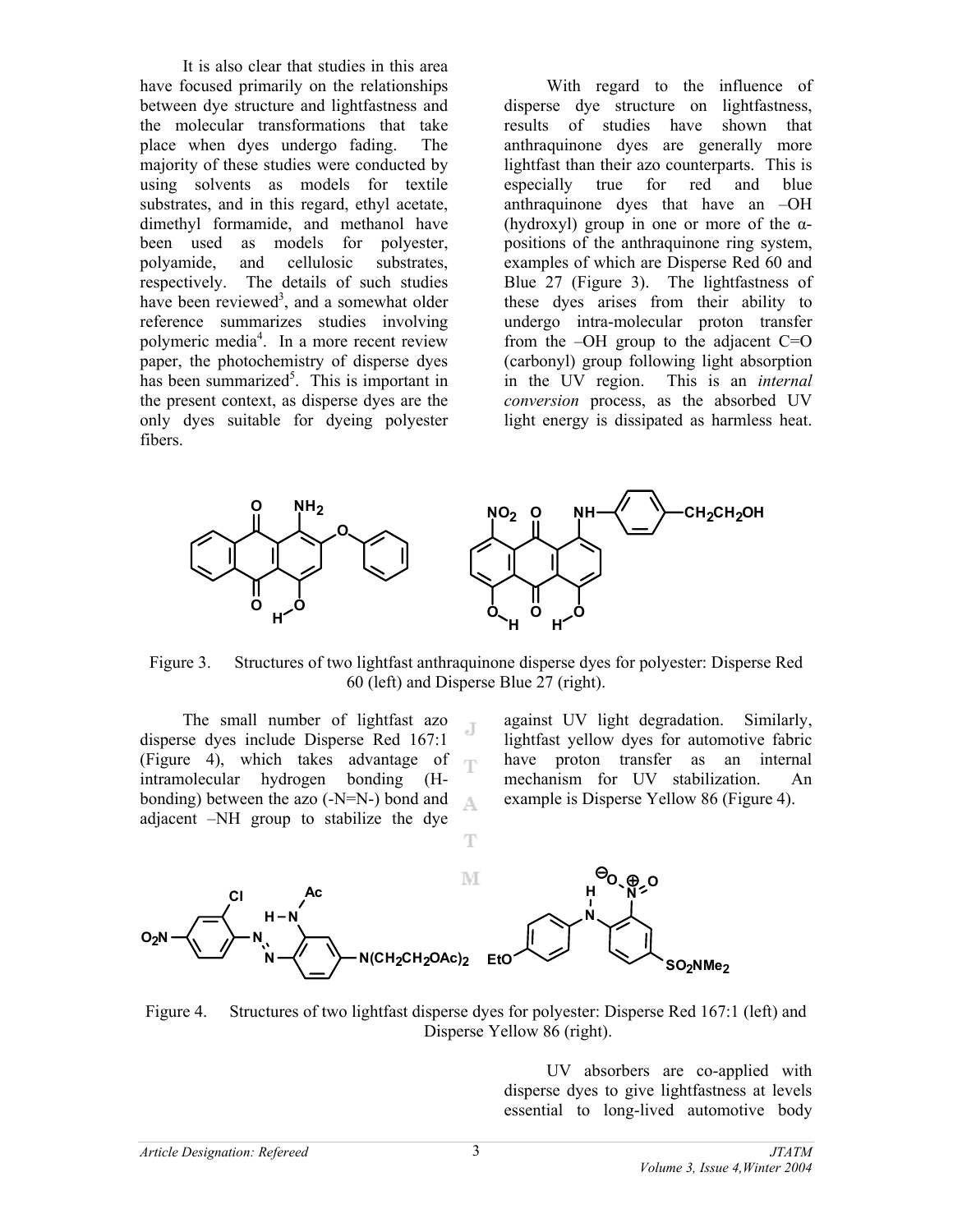fabric. These compounds enhance dye lightfastness by an *energy transfer* mechanism<sup>4</sup>. . In this regard, the energy taken on by dye molecules following UV light absorption is transferred to UV absorber molecules, and the transferred energy is subsequently dissipated via internal conversion. While a number of

commercial photostabilizers can be used to protect disperse dyes on polyester fibers, commonly used agents are hydroxybenzotriazoles and hydroxybenzophenones (Figure 5), where  $R_1$  is a linear alkyl group and  $R_2$  is usually methyl or *t*-butyl.



Figure 5. Structures of benzophenone (left) and benzotriazole (right) type UV stabilizers for disperse dyes on polyester.

On the other hand, it is also known that certain structural features lead to poor lightfastness in disperse dyes. In this case, the presence of 1) *N*-hydroxethyl groups in azo or anthraquinone dyes<sup>6</sup>, 2) *ortho*-nitro

groups in azo dyes<sup>3,7</sup>, and 3) groups leading to  $a\bar{z}oxy$  formation<sup>3,8</sup> cause reduced lightfastness. Examples of dyes that fit into this category are shown in Figure 6.



Figure 6. Examples of disperse dye structures having low lightfastness on polyester.

The above types of background information were used as a springboard for our studies in this area that began in the mid-1980s. A summary of this work is presented in section 2.

### **2. Dye Considerations**

 The initial studies in our program focused on two areas: 1) determination of the reactions associated with the photodegradation of automotive disperse dyes on polyester fabric and 2) design and synthesis of lightfast disperse dye analogs of commercial prototypes. In both cases, dyes such as **4-7** were used as prototypes, and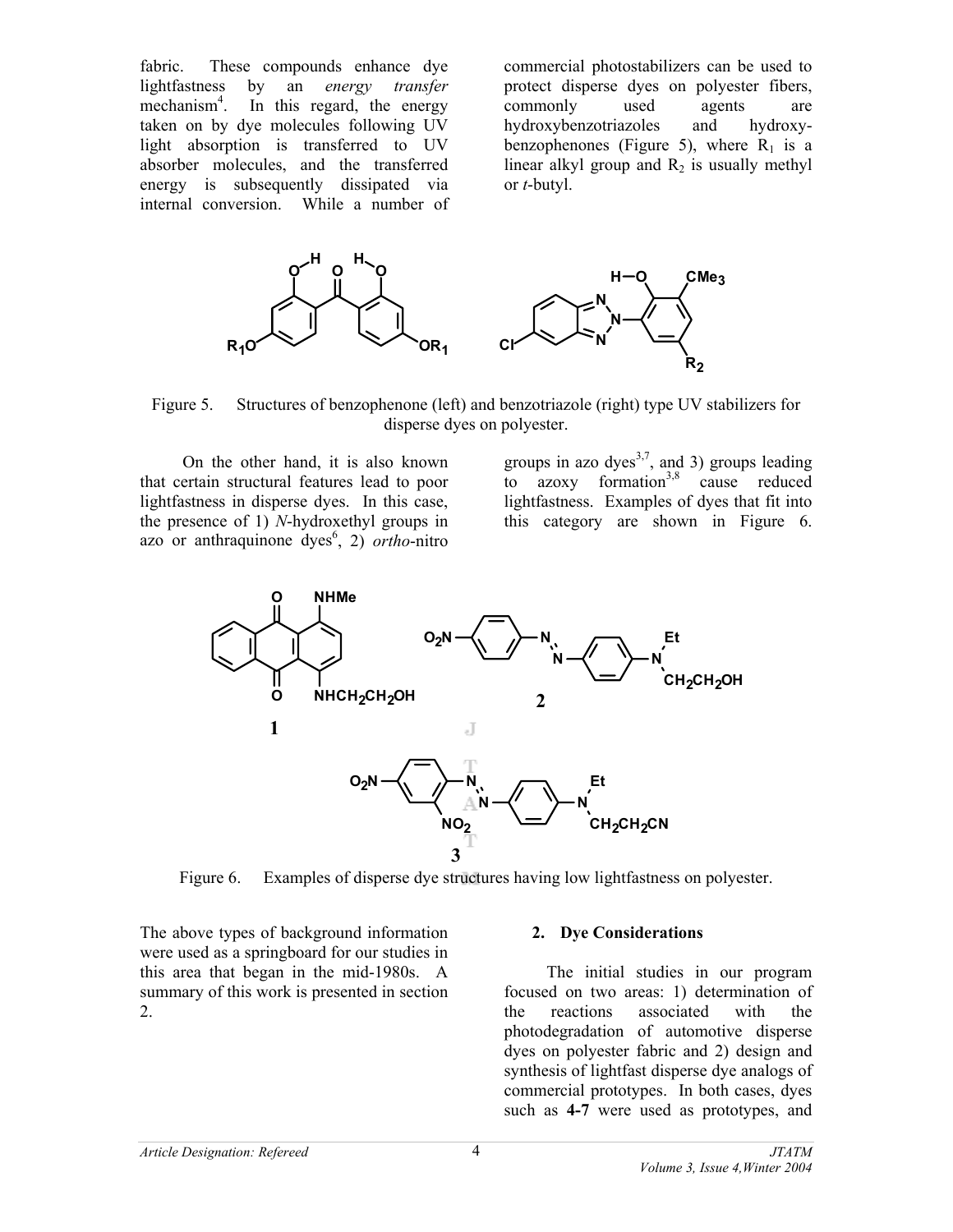light exposures were conducted according to a published method for automotive dyes<sup>9</sup>. With regard to dye degradation, it was determined that Red 91 produced products arising from cleavage of the alkyl group, oxidation of the substituted ring to an iminoketone system, and substitution of the amino group by a hydroxyl group. Red 167:1 underwent reductive cleavage of the azo bond to give the corresponding aromatic amines. Like Red 91, Blue 56 produced products arising from substitution of the amino groups by a hydroxyl group. Dye **7a** (Yellow 42) underwent cleavage of the sulfonamide bond, producing aniline, which in turn was oxidized to give the fabric a darker hue $10$ .



In view of the aforementioned results and the commercial practice of using UV absorbers to enhance the lightstability of disperse dyes on polyester, we elected to develop some disperse dye analogs containing built-in photostabilizers<sup>11-14</sup>. This led to the synthesis of experimental disperse dyes such as **8-14**, in which benzophenone, benzotriazole, hindered amine and oxalanilide groups were T employed to improve the stability of the parent dye. We found that the lightfastness  $\mathbb{A}$ of Red 167:1 (**5**) on polyester was best T improved by incorporating an oxalanilide stabilizer (cf. dye  $\hat{\mathbf{8}}$ ), with  $X =$  ethyl (Et) M giving the best results<sup>14</sup>. In this case, the azo (–N=N–) group was stabilized by intramolecular H-bonding with the adjacent

N–H group (Figure 7). This critical feature was lost when experimental dye **9a** was produced, as x-ray crystallography showed that the hydroxybenzoyl group does not lie in the same plane as the azo group<sup>12</sup> (cf. Figure 7). This pre-emptied H-bonding between the azo group and the anticipated UV (hν) light-induced enol form (**9b**) of the *ortho*-hydroxybenzophenone moiety. While intramolecular H-bonding was restored when dye **10** was produced, this dye had to be applied by thermosol dyeing, as it decomposed in the dyebath during exhaust dyeing at  $130^{\circ}$  C (i.e. under pressure). Forming the methyl ether of the phenolic (– OH) group (cf. dye **11**) solved the thermal stability problem but did not enhance lightfastness.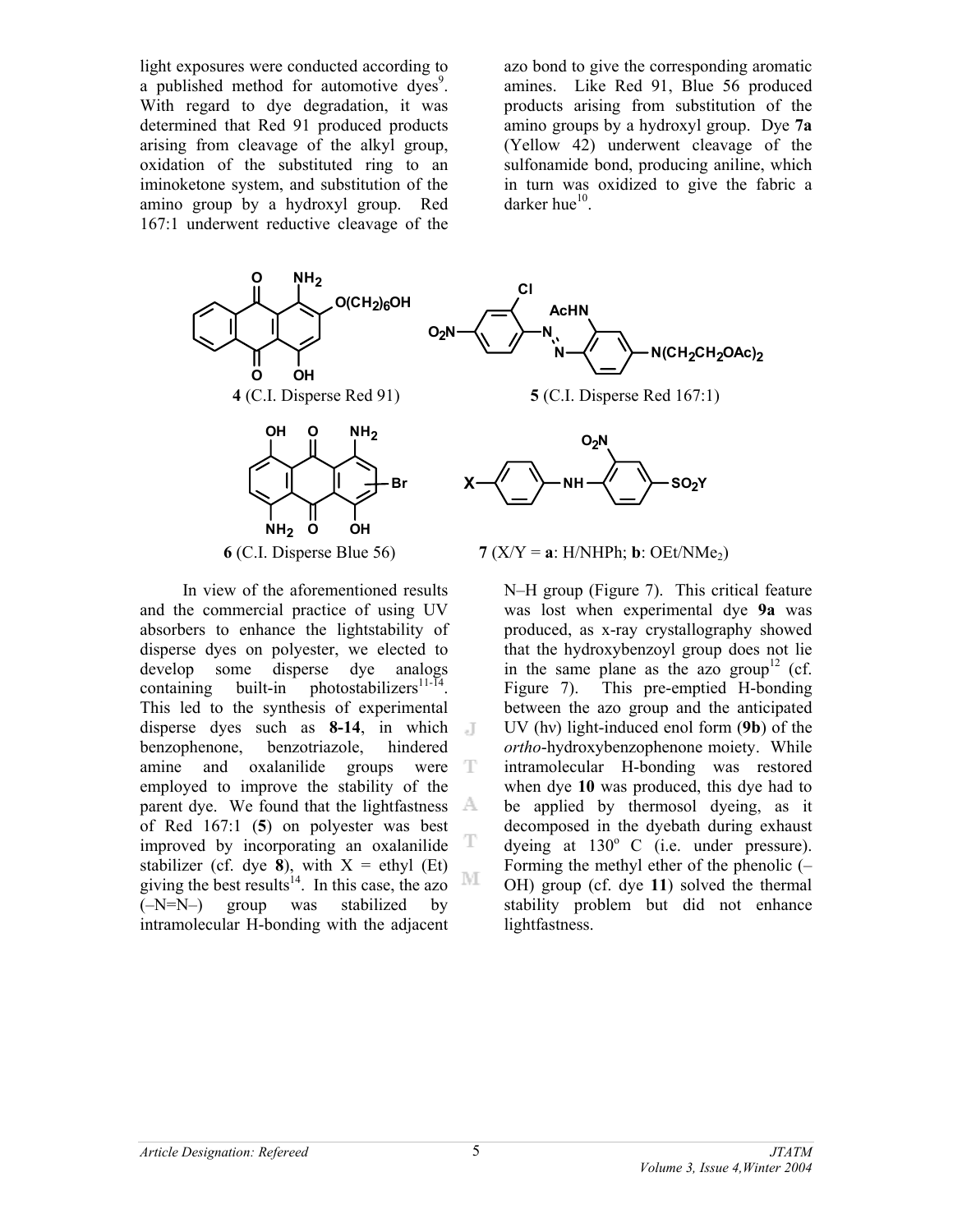

Figure 7. Geometry optimized structures showing the molecular conformations for dyes **8** (left) and **9a** (right).

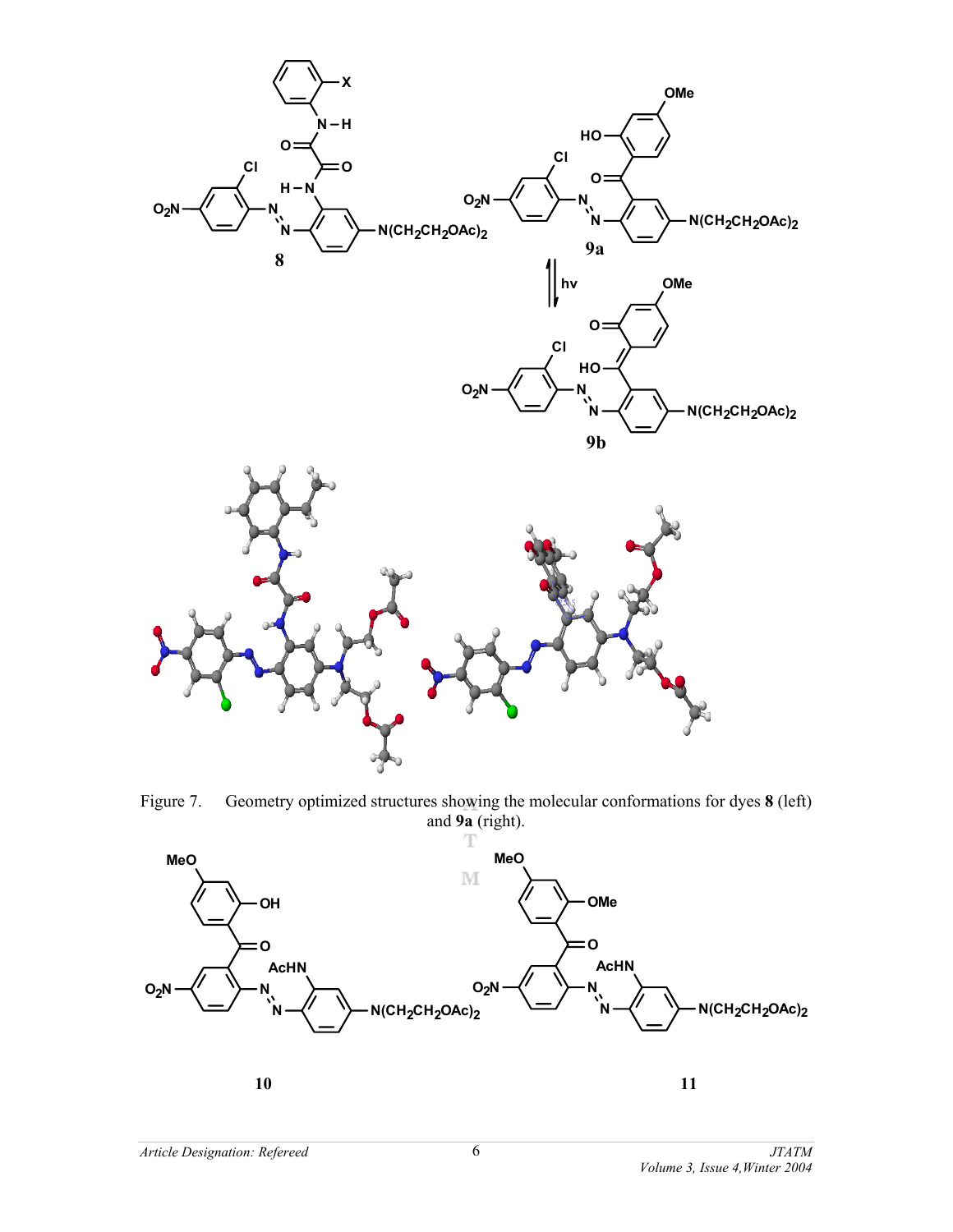The lightfastness of nitrodiphenylamine dye **7a** (Yellow 42) was improved by forming dye **12**, which contains a built-in benzophenone stabilizer moiety. On the other hand, incorporating a benzotriazole moiety (e.g. **13**) or hindered amine moiety (e.g. **14**) did not have a beneficial effect. It was anticipated that the latter structural variation would prevent the

oxidation of aniline that accompanied the fading of Yellow 42. With regard to the inferiority of dye **13**, it is possible that the absence of a bulky group (e.g. t-butyl) *ortho* to the OH group reduced the efficiency of intramolecular proton transfer in the excited state. The synthesis of a structure containing such a group proved impractical.



It is clear from our studies in this area, MT that the design of lightfast disperse dyes containing a built-in UV absorber group is a viable approach to enhancing the lightfastness of existing commercial azo disperse red and nitrophenylamine yellow dyes. It should be noted that the choice and

location of the stabilizer group are critical to success. While it was also possible to synthesize anthraquinone disperse blue dyes with a built-in stabilizer group (cf. Figure 8) the existing high dye lightfastness was not further enhanced.



Figure 8. Structure of the automotive dye Disperse Blue 77 (left) and its experimental analog (right).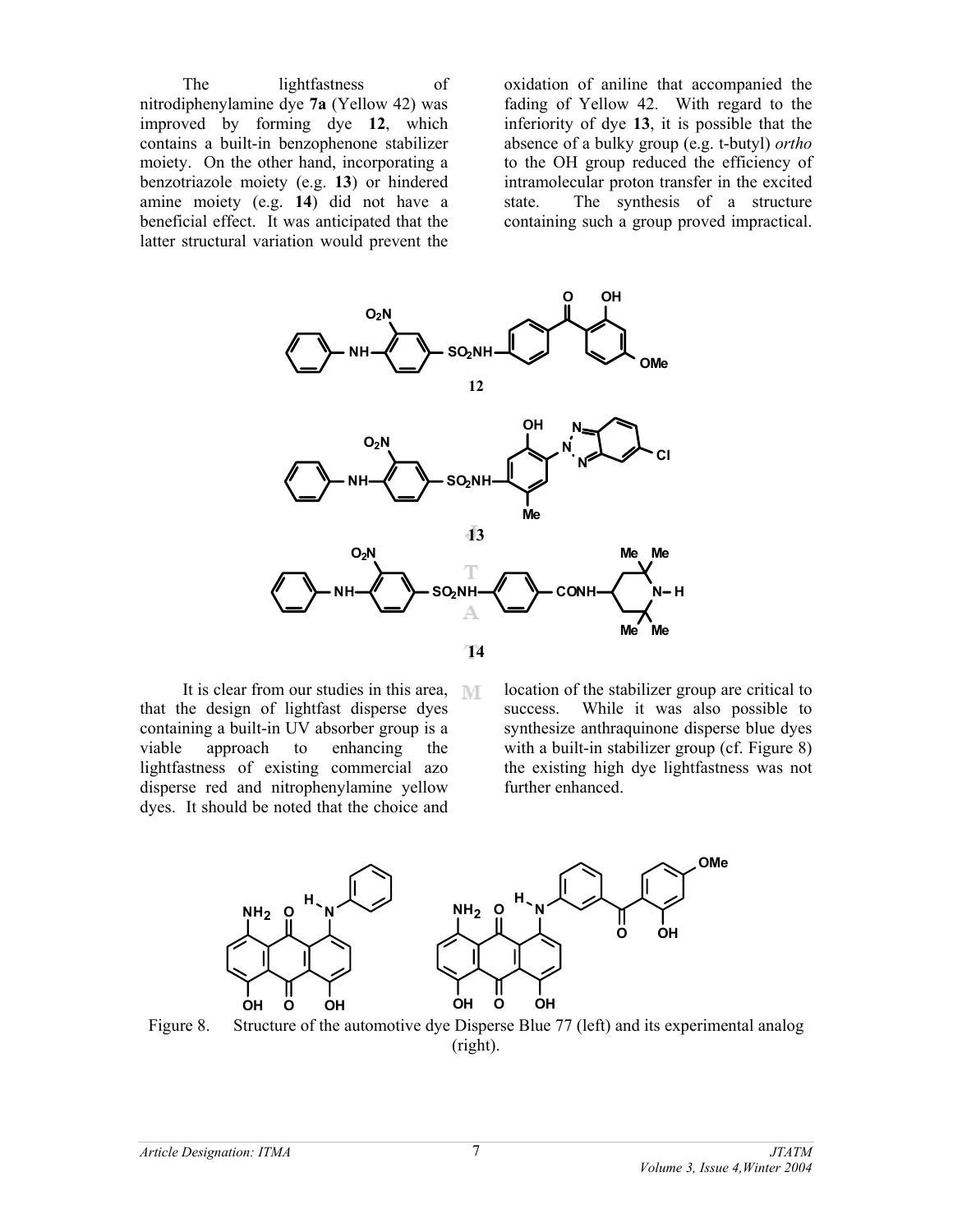#### **3. Substrate Considerations**

 Although much is known about the ability of certain dyes to cause phototendering of fabrics to which they are applied<sup>4</sup>, very few studies have been devoted to assessing the contribution(s) of the polymer-based substrate to the photodegradation of adsorbed dyes. Our dye chemistry group became interested in this subject following studies involving the irradiation of several commercial disperse dyes on polyester films using natural (South Florida and Arizona sunlight) and artificial light (xenon arc weatherometer)<sup>15</sup>. Outdoor studies were conducted at  $98^\circ$  C (Arizona) and  $99^{\circ}$  C (South Florida) without humidity control, and the dark/light cycle was

environmentally dependent. For xenon arc exposures a chamber temperature of  $89^{\circ}$  C was used, along with 50% relative humidity, and controlled light/dark cycles (3.8h light/1h dark). The disperse dyes employed included those suitable (e.g. Red 91, Red 167:1, Blue 56 and Yellow 42) and unsuitable (e.g. Red 1, Blue 3, Yellow 3 (**15**) and Red 11 (**16**) for meeting the lightfastness requirements of automotive interior fabric. Representative photographs of the center of films obtained following 451kJ light exposures and Scanning Electron Microscopy (SEM) studies are shown in Figures 9-11. Just prior to SEM analysis, the films were folded into quarters, placed under a weight for 3 min, and reopened.



**15** (C.I. Disperse Yellow 3) **16** (C.I. Disperse Red 11)

While color loss was evident after all exposures, extensive polymer degradation appeared, as deep cracks, only after xenon arc exposures. When non-automotive dyes were used, color loss was often accompanied by objectionable hue changes, as illustrated in Figures 9 and 10. The hue shifts indicate that natural and artificial light caused structural changes in the dye molecules. In prior studies $6$ , we found that cleavage of the  $N$ -CH<sub>2</sub>CH<sub>2</sub>OH group and



oxidation of the *N*-methyl group of Blue 3 took place during xenon and carbon arc exposures. Such changes would produce a red color in this case. For automotive grade dyes, on-tone color changes were usually observed rather than hue shifts. In the case of Yellow 42 (Figure 11) and Blue 56 a darkening of the shade was observed. As indicated above, we believe this change is due to the formation and oxidation of aniline during light exposures.

M

A

 $\mathbb T$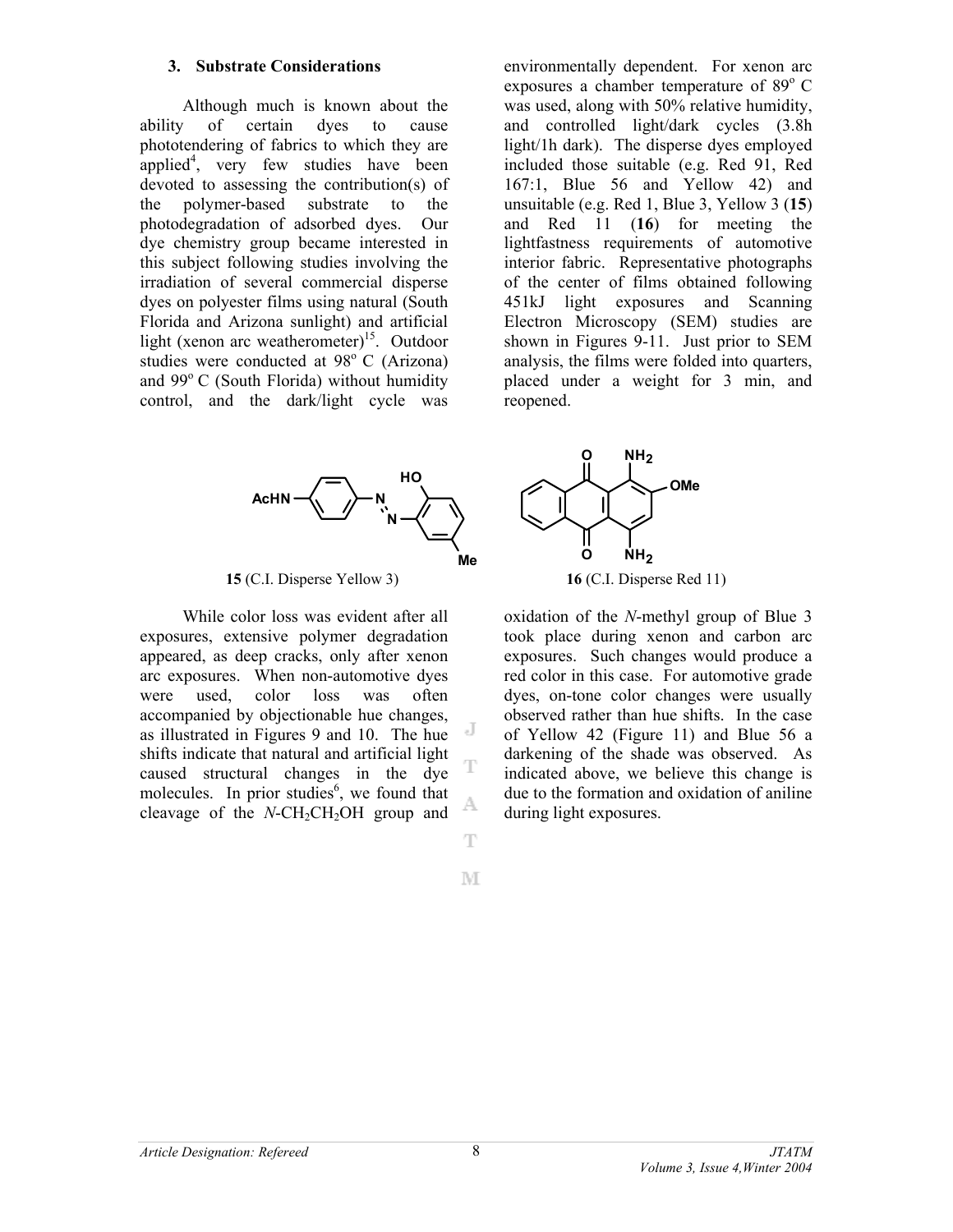

Figure 9. Photomicrographs of Disperse Blue 3-dyed oriented polyester films. Clockwise from bottom left: unexposed film, 451 kJ Florida exposure, 451 kJ Arizona exposure, and 451 kJ xenon arc exposure.



Figure 10. Photomicrographs of Disperse Red 11-dyed oriented polyester films. Clockwise from bottom left: unexposed film, 451 kJ Florida exposure, 451 kJ Arizona exposure, and 451 kJ xenon arc exposure.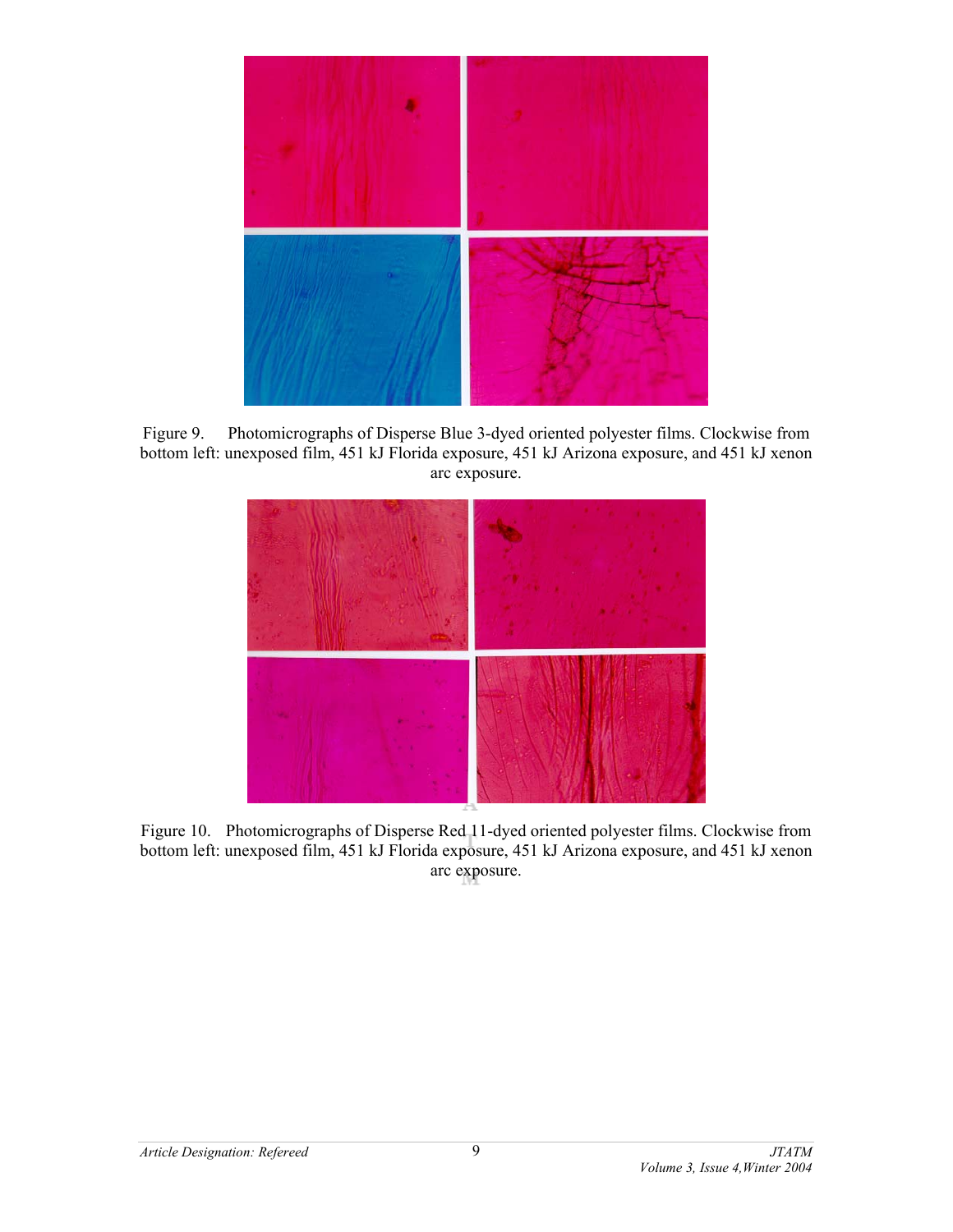

Figure 11. Photomicrographs of Disperse Yellow 42-dyed oriented polyester films. Clockwise from bottom left: unexposed film, 451 kJ Florida exposure, 451 kJ Arizona exposure, and 451 kJ xenon arc exposure.

Though not shown in this set of photographs, when undyed polyester films were irradiated, slight yellowing accompanied polymer degradation. However, it is clear from the present photographs that considerably more polymer degradation occurred during artificial light exposures than during natural light exposures. This was true despite the photostability of the dyes applied.

 The observation of film integrity changes during the irradiation of 100 µm J type D Mylar (polyester) film, led to our investigating the possible effects of Ŧ

polyester degradation on disperse dye<br>fading<sup>16,17</sup>. In this regard, the possible In this regard, the possible relationship between polymer photodegradation and dye fading was investigated using the sequence of steps outlined in Figure 12. The experimental design involved the preparation of two sets of films. The first set was dyed at a 1% shade depth before light exposures. The second set was exposed undyed for one-half of the standard irradiance level, i.e. 112.8  $kJ/m<sup>2</sup>$  (xenon arc) or 15,000 Langleys (Arizona), and then dyed  $(1\% \t w/w)$  and exposed for an additional  $112.8 \text{ kJ/m}^2$  or 15,000 Langleys (Lgs).

A  $\mathbb T$ 

M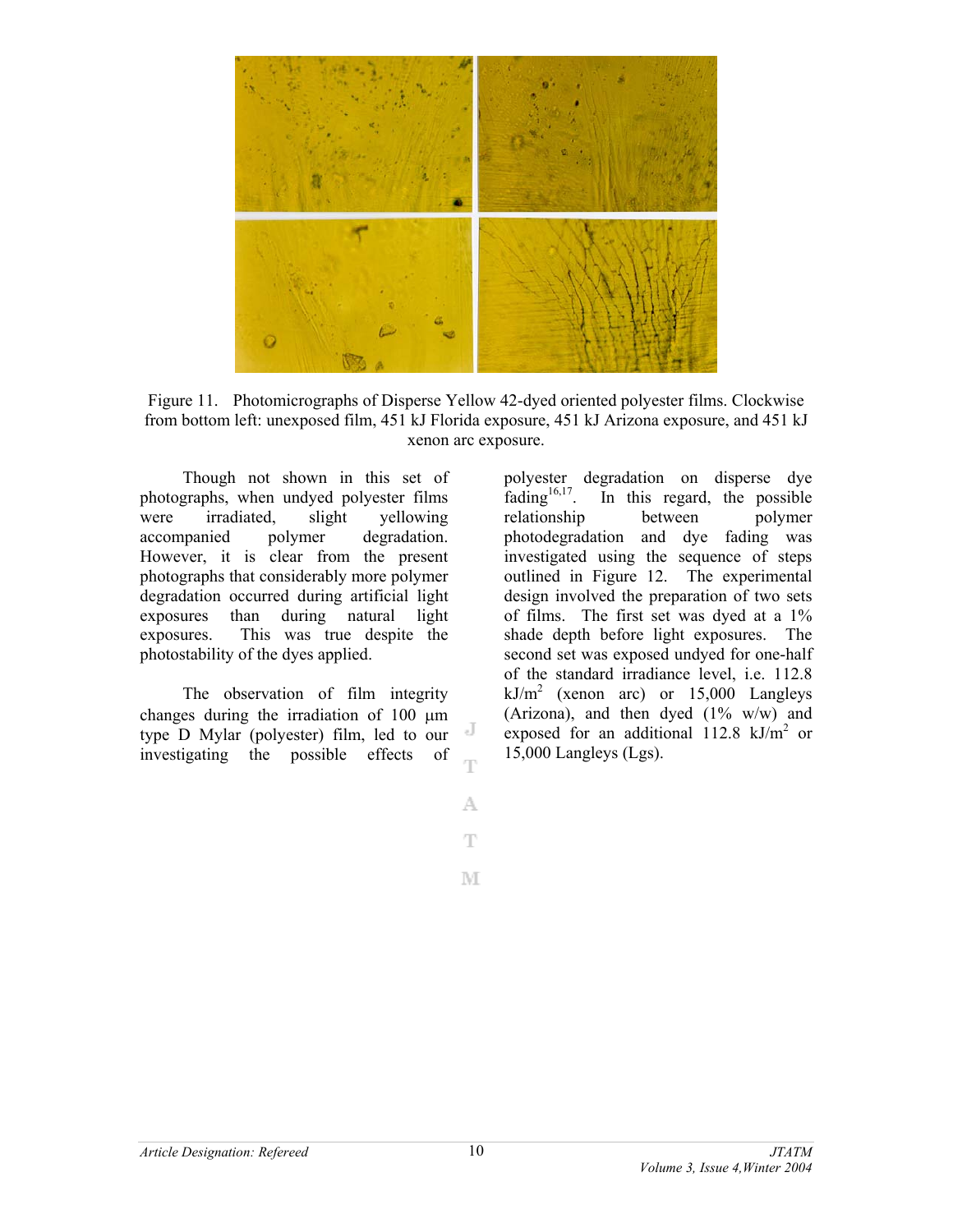

Fig 12. Experimental design used in the substrate-considerations aspect of this study. J

T

Absorption Spectra

 Figures 13-14 show summaries of absorption data from the evaluation of undyed polyester film T and polyester films dyed with six representative disperse dyes (**1**, **2**, **5-** M **6**, **7b** and **15**). The absorbance values were recorded at the absorption maximum of each dye. It can be seen from Figure 13 that the intensity of the absorption maximum, in decreasing order, was generally: 1) Unexposed, dyed polyester film, 2) polyester film exposed to  $112.8 \text{ kJ/m}^2$  after dyeing (Post-Exp. 1), 3) polyester film exposed to 225.6  $kJ/m^2$  after dyeing (Post-Exp. 2), and 4) polyester film

exposed to  $112.8$  kJ/m<sup>2</sup> before dyeing and then for another 112.8  $kJ/m<sup>2</sup>$  after dyeing (Pre-Exp.). The lone exception to the 1>2>3 pattern was Yellow 3 (Y3). In this case, pre-exposure of polyester had no adverse effect on dye degradation and the 225.6 kJ exposure caused the highest level of fading. While the fading of Red 1 (R1) followed the  $1>2>3$  pattern, the  $225.6$  kJ exposure was the most damaging. Nevertheless, these results do suggest that polyester photodegradation has an adverse effect on disperse dye stability. The latter point is further illustrated in the graph in Figure 14. In this case, absorption spectra were recorded on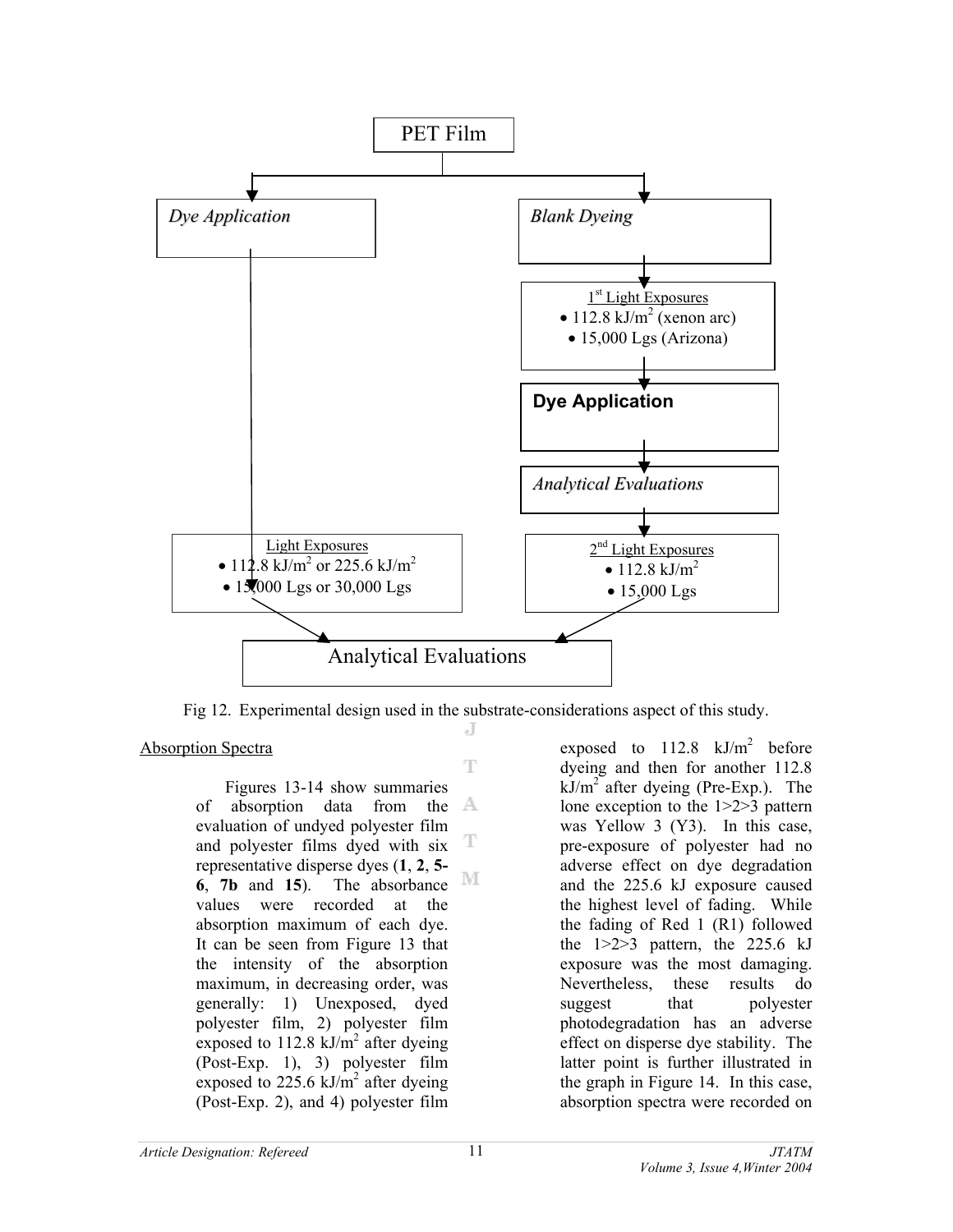dyeings obtained following pretreatment of polyester with the UV absorber Tinuvin 326 (**17**) prior to light exposures. It can be seen that the adverse effects of polyester degradation were prevented when dyes Red 91, Blue 56, Yellow 86

and Yellow 3 were applied. The two dyes that have inherently low lightfastness (Blue 3 and Red 1) were still adversely affected by polyester degradation, though to a lesser degree than when no UV absorber was used.



Figure 13. Absorbance values for 1% shades of dyes **1**, **2**, **5-6**, **7b** and **15** on polyester a) before exposure, b) following a 112.6 kJ exposure, c) following a 112.6 kJ exposure of pre-exposed polyester, and d) following a 225.6 kJ exposure.



Figure 14. Absorbance values for 1% shades of dyes **1**, **2**, **5-6**, **7b** and **15** on UV absorbertreated polyester a) before exposure, b) following a 112.6 kJ exposure, c) following a 112.6 kJ exposure of pre-exposed polyester, and d) following a 225.6 kJ exposure.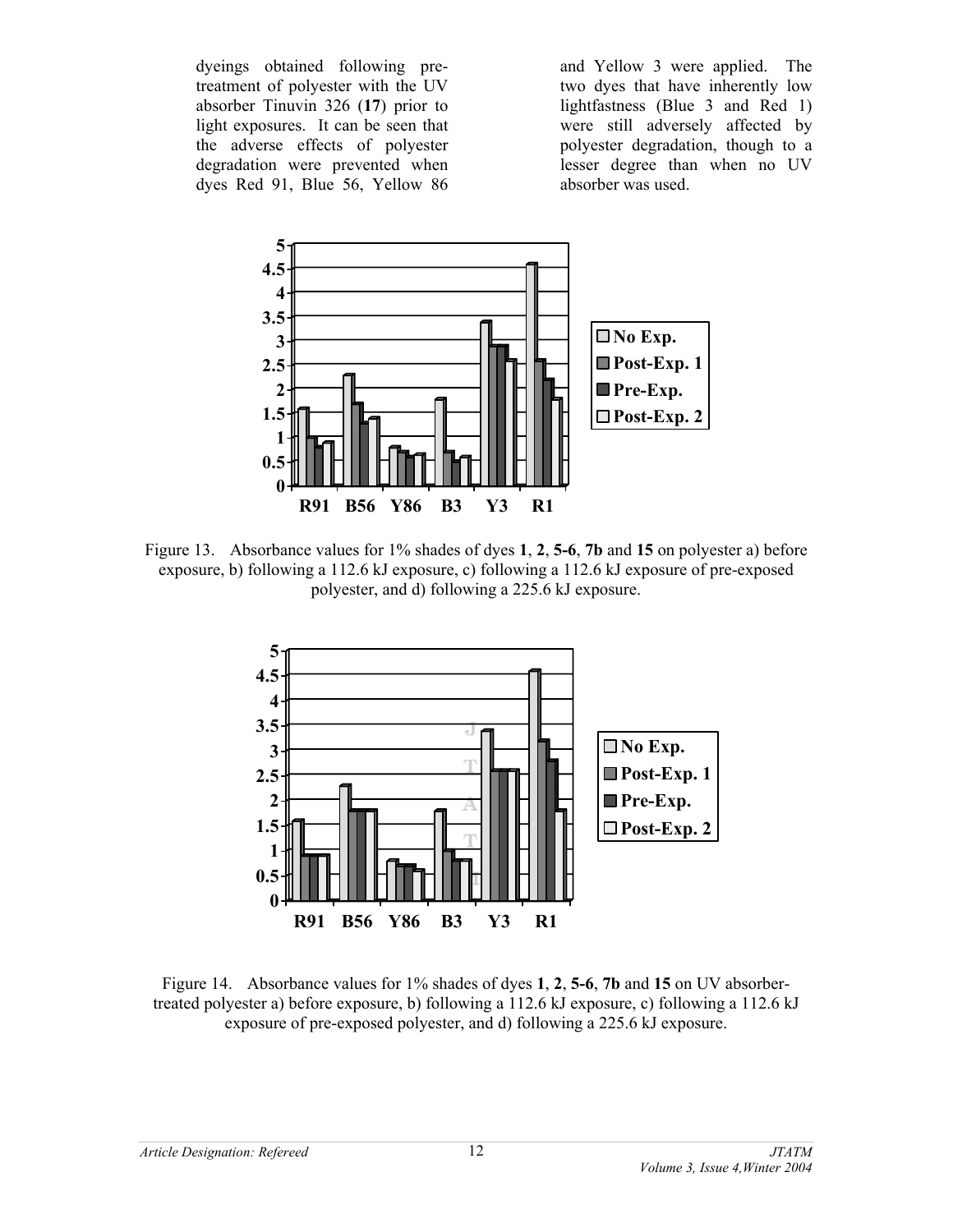

Experiments were also conducted that involved the application of Tinuvin 326 to undyed polyester films after an initial 112.6 kJ light exposure but before exposing the dyed, pre-exposed films. In this case, the results indicated that dye fading was reduced to a greater degree when Tinuvin 326 was introduced prior to irradiating the undyed film than when it was employed during dye application on pre-exposed polyester films.

 In studies involving natural versus artificial light, Arizona sunlight generally caused less fading of dyed films than xenon arc light (except for Blue 3 and Red 1). This is probably due to the greater humidity and higher irradiance level in the case of the artificial light exposures. For the two exceptions, dye fading was severe under all conditions. A

## Tensile Strength

 The addition of Tinuvin 326 before the initial light exposure had a beneficial effect on the strength of polyester films that were exposed prior to dyeing. On the other hand, the use of Tinuvin 326 when dyeing pre-exposed films did not prevent further polymer degradation, as comparable breaking strengths were obtained whether or not Tinuvin 326 was used in dyeings performed after an initial light exposure in the absence of Tinuvin 326. Interestingly, films exposed to Arizona sunlight showed little or no loss in elongation at break, even after the harshest exposure (30,000 Lgs). This is illustrated in Figure 15.

When comparing dyed versus undyed films, it was found that the irradiated dyed films showed less strength loss than their undyed counterparts. This was true for artificial and natural light. It is not yet clear how the dyes employed provided this protective effect.



T

Figure 15. Elongation (nm) at break for mock-dyed films following xenon arc (left) and Arizona (right) exposures.

The following is clear from this aspect of our studies:

- The photodegradation of polyester contributes to the fading of adsorbed disperse dyes, as polyester films irradiated before dyeing showed more color loss than films that were dyed and then irradiated.
- The use of a benzotriazole UV absorber reduces polyester degradation, resulting in less dye degradation.
- The presence of automotive disperse dyes can have a protective effect on the photodegradation of polyester, as less strength loss was observed following the irradiation of dyed versus undyed films.